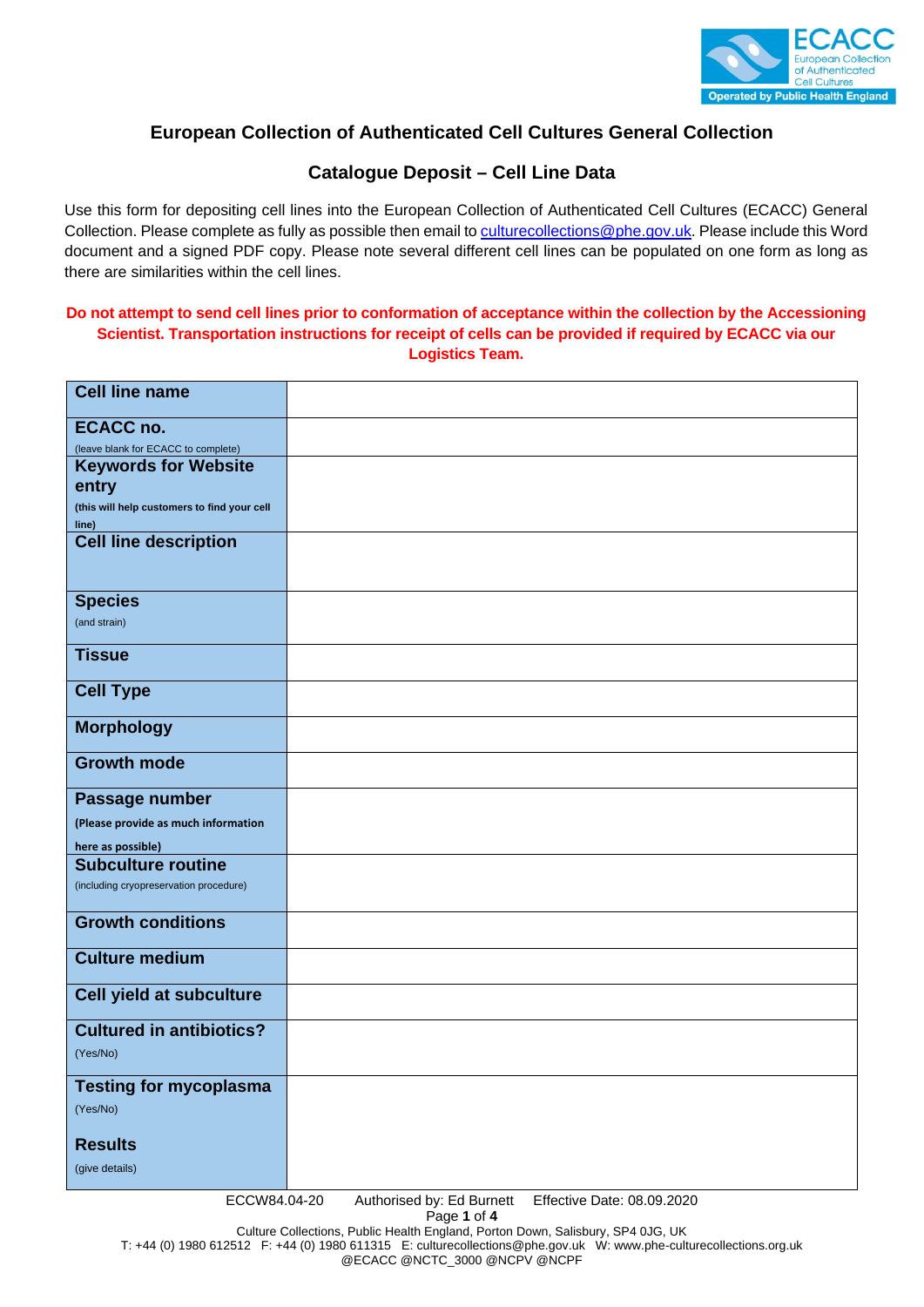

| Is cell line genetically<br>modified?     |  |
|-------------------------------------------|--|
| Yes/No - give details, including the GMM  |  |
| Notification (Genetically Modified Micro- |  |
| organism)                                 |  |
| <b>Is cell line</b>                       |  |
| tumourigenic?                             |  |
| Yes/No - give details of host             |  |
|                                           |  |
|                                           |  |
| <b>Karyotype</b>                          |  |
| <b>Receptors</b>                          |  |
| <b>Products or</b>                        |  |
| characteristics of                        |  |
| interest                                  |  |
|                                           |  |
| <b>References for</b>                     |  |
| establishment of cell                     |  |
| line:                                     |  |
| <b>Additional references for</b>          |  |
| cell line                                 |  |
| characteristics/uses:                     |  |
|                                           |  |
| <b>Patent</b>                             |  |
|                                           |  |
| <b>Application(s)</b>                     |  |

| <b>Tissue Procurement</b><br>(Human cell lines only) | Was the tissue used for creation of this cell line part of an ethically-approved<br>study?                                         |
|------------------------------------------------------|------------------------------------------------------------------------------------------------------------------------------------|
|                                                      | $No \ \Box$<br>Yes $\Box$                                                                                                          |
|                                                      | If yes, Institutional Review Board (IRB) study number?                                                                             |
|                                                      | If no, does it have a HTA number?                                                                                                  |
|                                                      | If no, what year was the cell line established in culture?                                                                         |
|                                                      | Was donor consent received for use of tissue in research? Yes $\Box$<br>No                                                         |
|                                                      | Documentary evidence should be attached to this form.                                                                              |
| <b>Import compliance</b><br>(Animal cell lines only) | Is the species to which it is derived from feature under the CITES convention?                                                     |
|                                                      | $No$ $\Box$<br>Yes.                                                                                                                |
|                                                      | You can check this by using the species checker on the CITES website at the<br>following address: https://checklist.cites.org/#/en |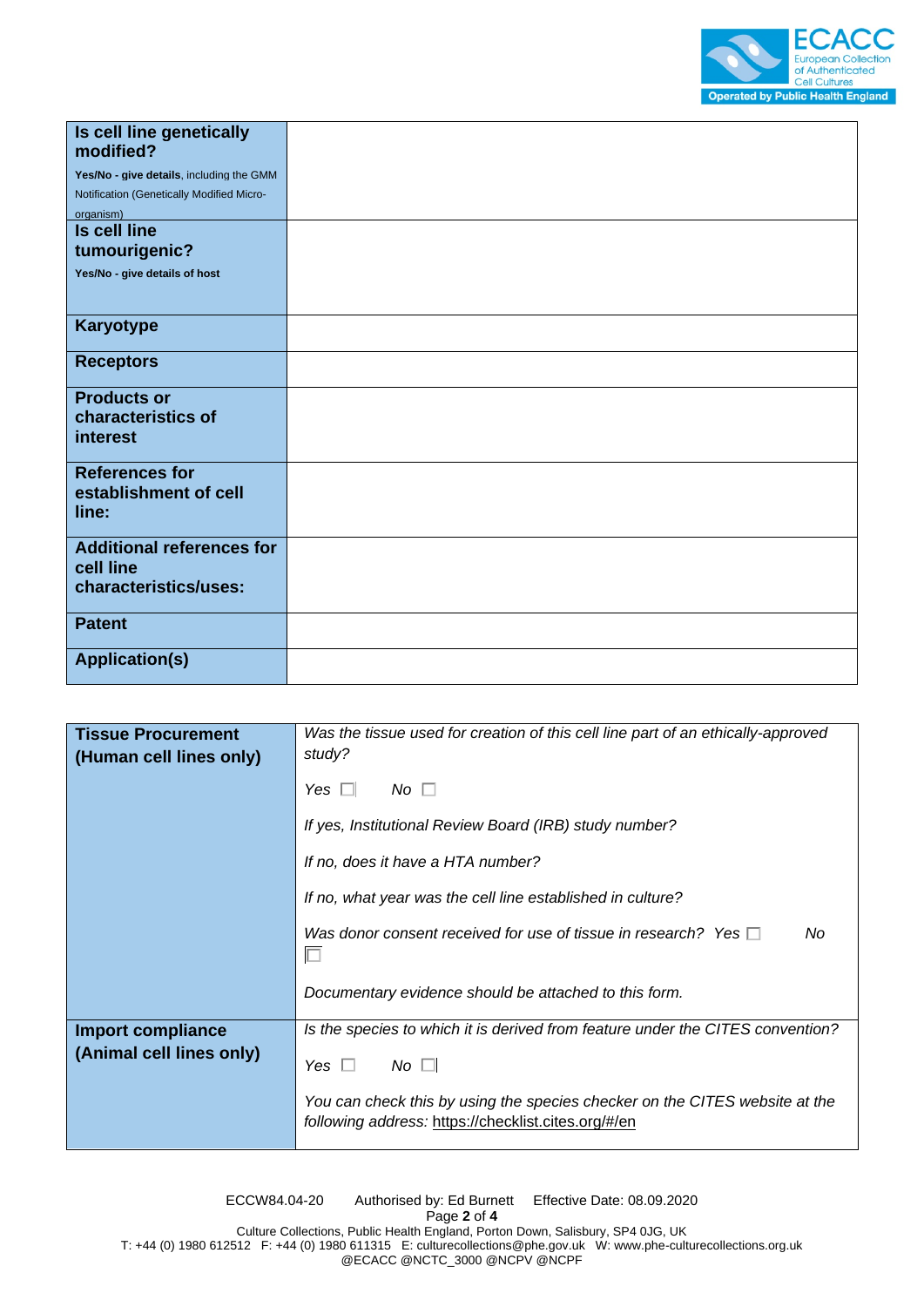

### **Nagoya Protocol on Access and Benefitsharing**

### **(Animal cell lines only)**

The Nagoya Protocol applies to genetic resources that are covered by the Convention on Biological Diversity, and to the benefits arising from their utilization. The Nagoya Protocol also covers traditional knowledge associated with genetic resources that are covered by the CBD and the benefits arising from its utilization.

*Newly established animal Cell Lines deposited with ECACC after 12<sup>th</sup> October 2014 should have an established country of origin.* 

*Initial contact for this determination should be made to the Nagoya Protocol at the Access and Benefit-sharing office for that country. Has this been carried out by the Depositor?*

 $Yes \Box$  No  $\Box$ 

*If the answer is No then this process will be handed over to the Business Development team within Culture Collections.*

*A list of countries signed up to this protocol, along with contact details can be found on the Nagoya website at the following address:* 

https://www.cbd.int/information/parties.shtml#tab=2

| covered by the CBD and the<br>benefits arising from its |                                                            |
|---------------------------------------------------------|------------------------------------------------------------|
| utilization.                                            |                                                            |
| <b>Depositor</b>                                        |                                                            |
| <b>Depositor address</b>                                |                                                            |
|                                                         |                                                            |
|                                                         |                                                            |
|                                                         |                                                            |
| <b>Telephone number</b>                                 |                                                            |
|                                                         |                                                            |
| <b>Email</b>                                            |                                                            |
| <b>Depositor originator?</b>                            |                                                            |
| (Yes/No - if no, give details)                          |                                                            |
| <b>Country of origin</b>                                |                                                            |
| <b>Release conditions?</b>                              | Restrictions for use? Yes<br>$No \ \overline{\phantom{b}}$ |
| (Please give details)                                   | Research Use only? Yes □<br>$No \Box$                      |
|                                                         |                                                            |
| <b>Depositor signature</b>                              |                                                            |
|                                                         |                                                            |
|                                                         | <b>Print Name</b>                                          |
| Date of signature                                       |                                                            |
|                                                         |                                                            |